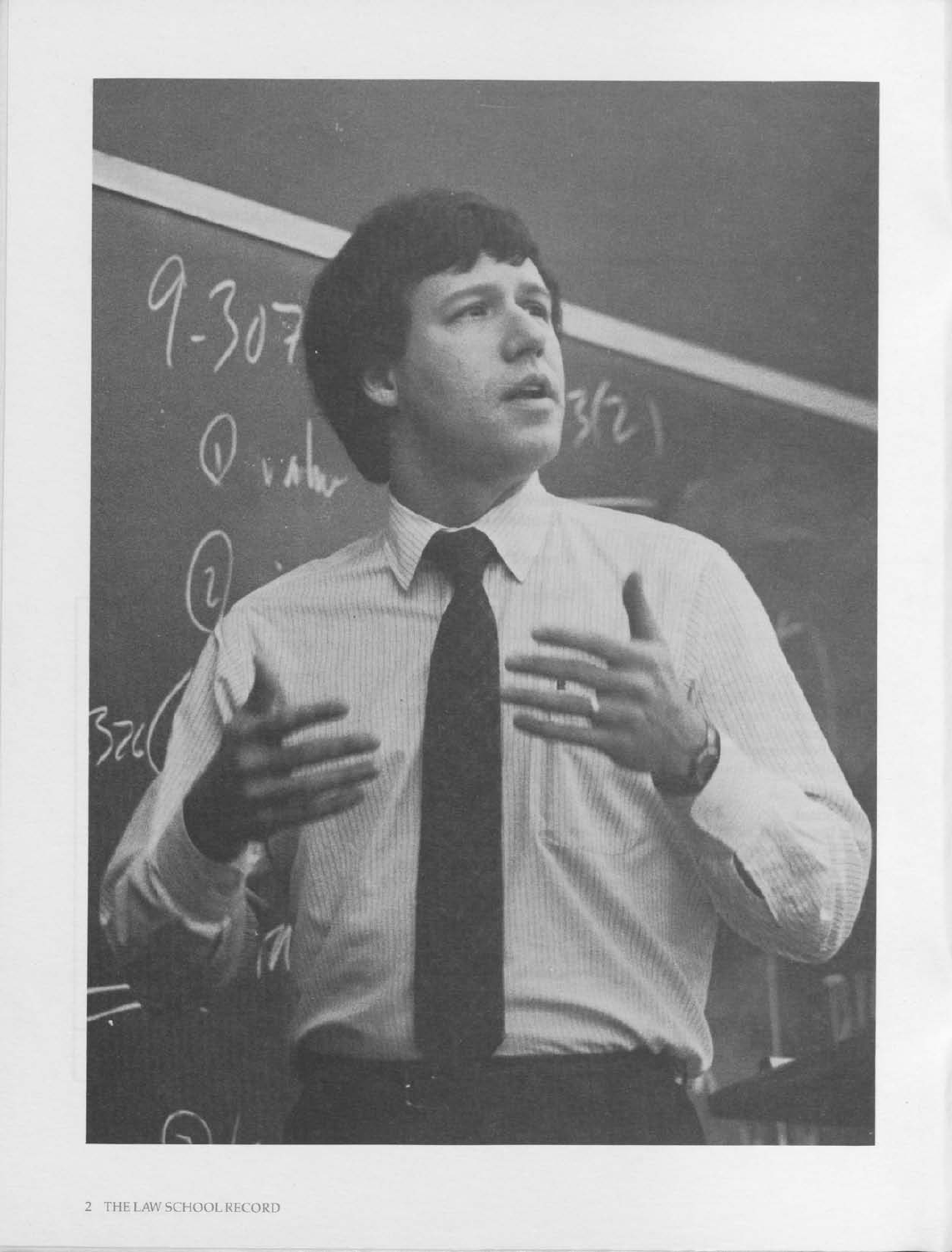## Geoffrey Stone; Ninth Dean of the Law School

n January 8, 1987, Geoffrey R.<br>Stone, the Harry Kalven, Jr.<br>Professor of Law, accepted<br>President Hanna Gray's invitation to benJanuary 8,1987, Geoffrey R. Stone, the Harry Kalven, Jr. Professor of Law, accepted come the ninth Dean of the University of Chicago Law School, effective July 1. Several days later, Stone sat in his office on the fourth floor of the Law School to discuss his appointment. Occupying one entire wall is <sup>a</sup> set of United States Reports. The other walls and bookshelves contain some of the artifacts of his life and career: personally inscribed photographs of Skelly Wright and William Brennan, for whom Stone clerked; a Christmas card sent to his wife, Nancy, in <sup>1969</sup> by the "Chicago Seven"; <sup>a</sup> collection of photographs of some of his favorite Justices (Holmes, Brandeis, Black, Douglas, Jackson, Warren, and the two Harlans); <sup>a</sup> collection of photographs of the parties in some of the Supreme Court's landmark constitutional decisions (Linda Brown, Eugene Debs, Benjamin Gitlow, Clarence Gideon, the Scottsboro Boys, and Lochner's Bakery); <sup>a</sup> Chicago Blackhawks' calendar; and <sup>a</sup> rather large poster given him several years ago by Philip B. Kurland setting forth the text of the First Amendment to the United States Constitution.

Stone reflected on how he had arrived at this time and place. "The career

choices facing students graduating college in <sup>1968</sup> were neither easy nor obvious. I received my undergraduate degree in economics from the Wharton School of the University of Pennsylvania. I was less interested in business, however, than in archeology and political theory. I was inclined upon graduation to pursue graduate work in archeology, but finally settled on law school on the theory that the law might provide <sup>a</sup> useful vehicle for social change."

Stone's uncertainty about his vocation soon disappeared. "Once I arrived at the University of Chicago Law School, I developed an absolute passion for the law." Stone's "passion" proved productive. He was editor-in-chief of the Law Review, graduated cum laude, and was elected to membership in the Order of the Coif. Stone's recollections of his student days reflect the general fervor of the period. "Those were exciting and difficult times. Exciting for the students; difficult for the institution."

After graduation in 1971, Stone clerked first for The Honorable 1. Skelly Wright of the United States Court of Appeals for the District of Columbia Circuit and then for The Honorable William 1. Brennan, Jr., of the Supreme Court of the United States.

After completing his clerkships, Stone again faced <sup>a</sup> dilemma. He took the New York bar examination while debating what to do next. He had three options in mind: working on Capitol Hill, practicing law with <sup>a</sup> public interest law firm, or teaching. After visiting several other law schools, Stone was contacted by former Professor Owen M. Piss about joining the University of Chicago faculty. Stone was surprised. He was confident that his outspokenness on controversial issues as a student had alienated at least some of his former professors. Nonetheless, his curiosity aroused, Stone accepted the invitation to return to campus for an interview. Not one to make things easy for himself, Stone challenged the faculty by choosing as the thesis for his appointments "presentation" the proposition that heroin addicts have a constitutional right to possess heroin.

To Stone's astonishment, the visit went exceedingly well. Indeed, as he compared the University of Chicago faculty to the faculty of other institutions, he concluded that the Chicago faculty was "more open-minded, more interested in ideas, and more willing to test even highly provocative arguments in a rigorous. and objective manner." Several weeks after Stone's visit, Dean Phil C. Neal called him to offer <sup>a</sup> position on the faculty.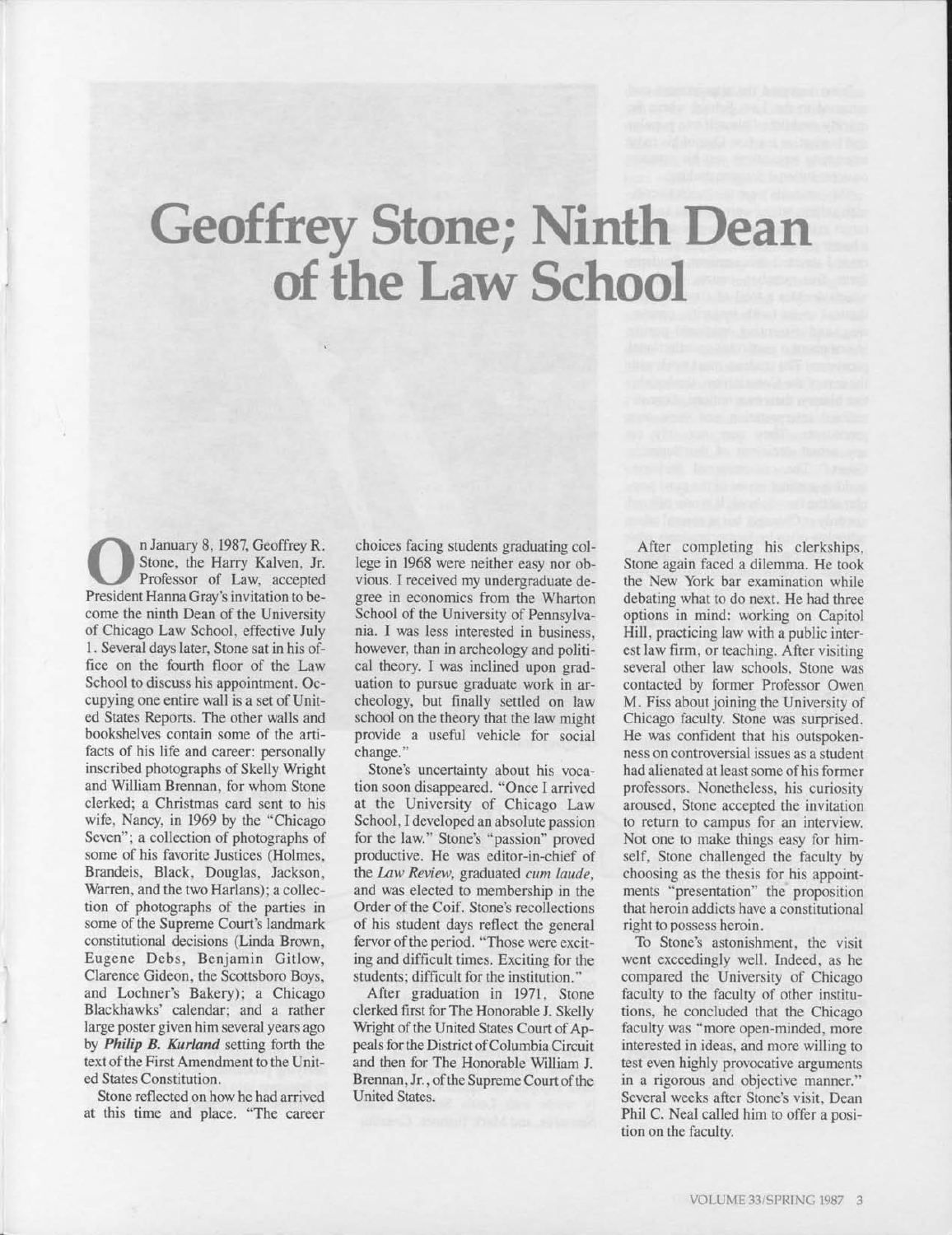Stone accepted the appointment and returned to the Law School where he quickly established himself as <sup>a</sup> popular and innovative teacher. One of his most interesting innovations was his seminar on constitutional decision making.

"My students were too quick to criticize judges, whose opinions are an easy target in the classroom. To give students <sup>a</sup> better perspective on the judicial process, I devised this seminar. Students form five-member courts, each of which decides <sup>a</sup> total of sixteen hypothetical cases (with majority, concurring, and dissenting opinions) posing issues about <sup>a</sup> particular constitutional provision. The students must work with the text of the Constitution, the legislative history, their own notions of constitutional interpretation and their own precedents. They may not rely on any actual decisions of the Supreme Court." The constitutional decisionmaking seminar is one of the most popular at the Law School. It is now offered not only at Chicago, but at several other schools-often by former students who have gone on to become law teachers and who teach the seminar to their own students.

Over the years, Stone has become increasingly involved in administrative responsibilities both at the Law School and the University. He has chaired virtually every major committee at the Law School and he has served on numerous University committees, including the Committee of the Council of the University Senate, <sup>a</sup> seven-member body that oversees the governance of the University. Stone notes that such administrative work is essential if <sup>a</sup> small faculty is to control its own destiny. "Moreover, the work brings its own rewards. In particular, I have drawn immense satisfaction from my work on the Faculty Appointments Committee, both as its chair and as <sup>a</sup> member, and from my work on the Admissions Committee. Under Dean Casper's leadership, we have attracted the most dynamic and productive young faculty in the nation. They are outstanding teachers, promising scholars, and splendid colleagues." It is <sup>a</sup> sign of how long Stone has been at the Law School that two of his former students- $Marv$ Becker and Daniel Fischel-are now tenured members of the faculty.



Geoffrey Stone

Stone's principal scholarly interest has been in constitutional law and in particular the First Amendment. His most influential teacher was perhaps Harry Kalven, with whom he worked closely after he joined the faculty.

"Harry was one of the people I looked to most for friendship, advice and guidance as <sup>a</sup> young teacher and scholar. My first writing was in the First Amendment area, inspired by Kalven. Many of the ideas I've developed over the years grew out of those early conversations. I was therefore genuinely touched and honored when Dean Casper made me the first holder of the Harry Kalven chair in 1984."

Stone believes that Kalven would have enjoyed the casebook he recently wrote with Louis Seidman, Cass Sunstein, and Mark Tushnet. Constitu-

tional Law, which was published in 1986, offers <sup>a</sup> contemporary view of constitutional issues. Stone and his coauthors felt that none of the most widely used constitutional law casebooks reflected this viewpoint.

"We believed that by reorganizing the cases and emphasizing different aspects of the material we could make <sup>a</sup> significant pedagogical and intellectual contribution to the way in which students, professors, lawyers, and judges understand constitutional issues. We sought to achieve two goals. First, we attempted to redefine some fundamental constitutional questions in <sup>a</sup> way that would more clearly illuminate the underlying problems. Second, we sought to integrate into our book the wealth of academic commentary in the area of